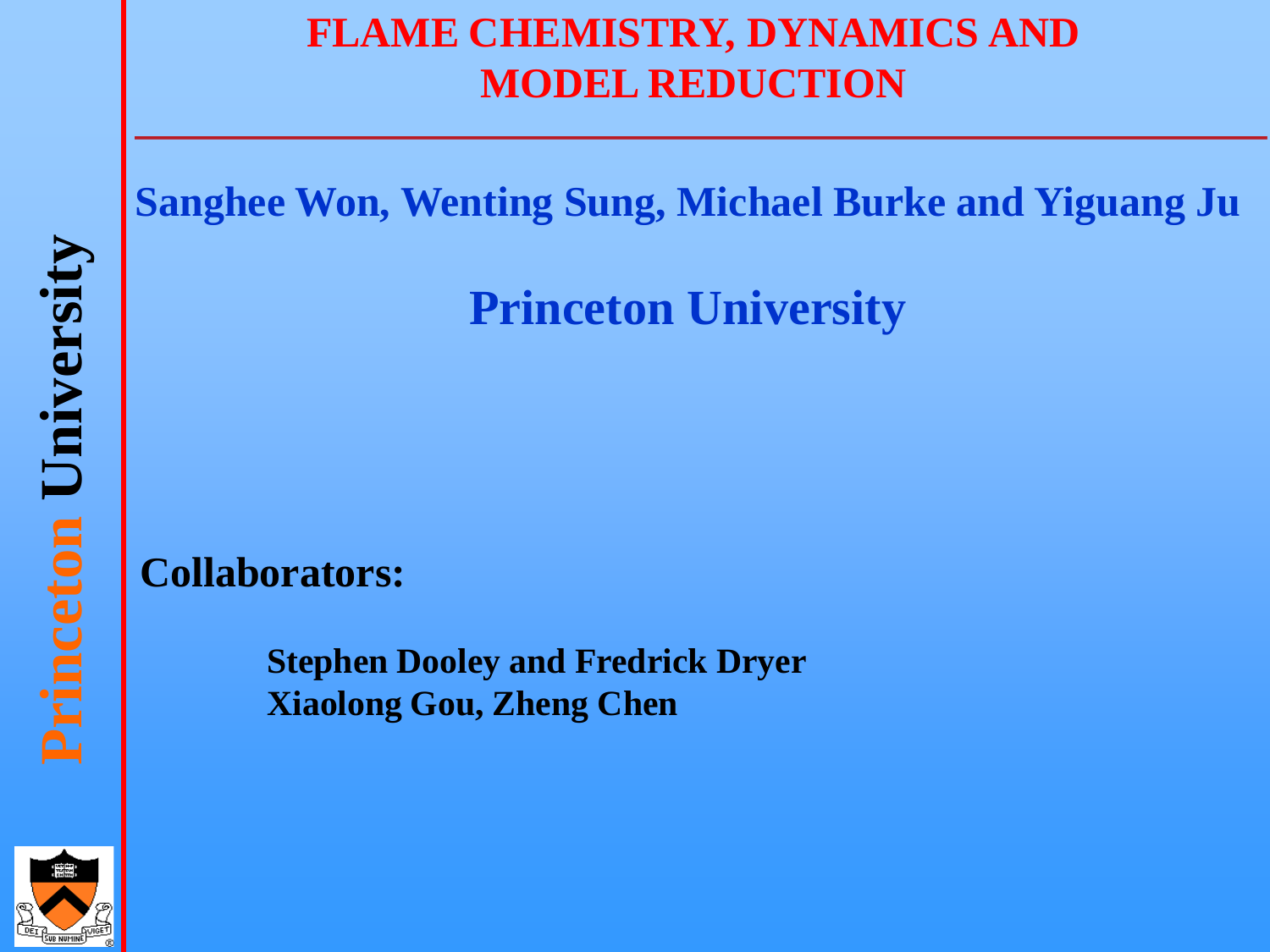#### **Research summary**

#### **1. Fuels**

- $H_2/CH_4/CO/O$ , flame speed  $(25 atm)$
- **Methyl-butanoate (extinction & transport)**
- **t-butanol (extinction)**

## **2. Model reduction**

- **Dynamic multi-timescale**
- **Multi-generation path flux analysis**
- **Adaptive chemistry**

## **3. Theory and modeling**

- **Minimum ignition energy**
- **Multi flame regimes and critical ignition temperature gradient in HCCI combustion**



**Princeton University Princeton University**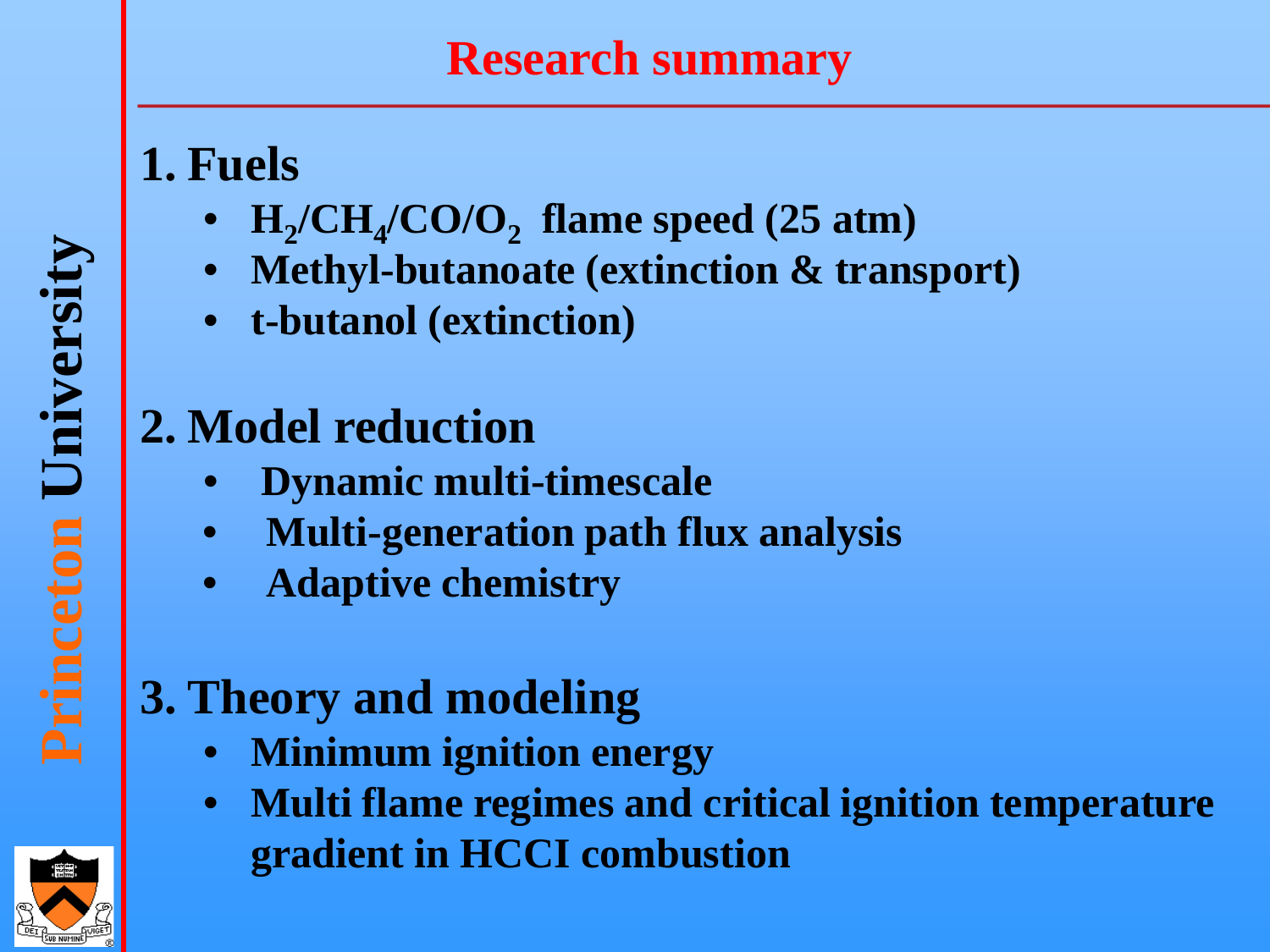#### **Fuel: Hydrogen mechanism and negative pressure dependence**





**Princeton University**

Princeton University

 $HO_2+OH=H_2O+O_2$ **HO2+H=OH+OH**  $H + O_2 + M = HO_2 + M$ 

**Increasing sensitivity with pressure**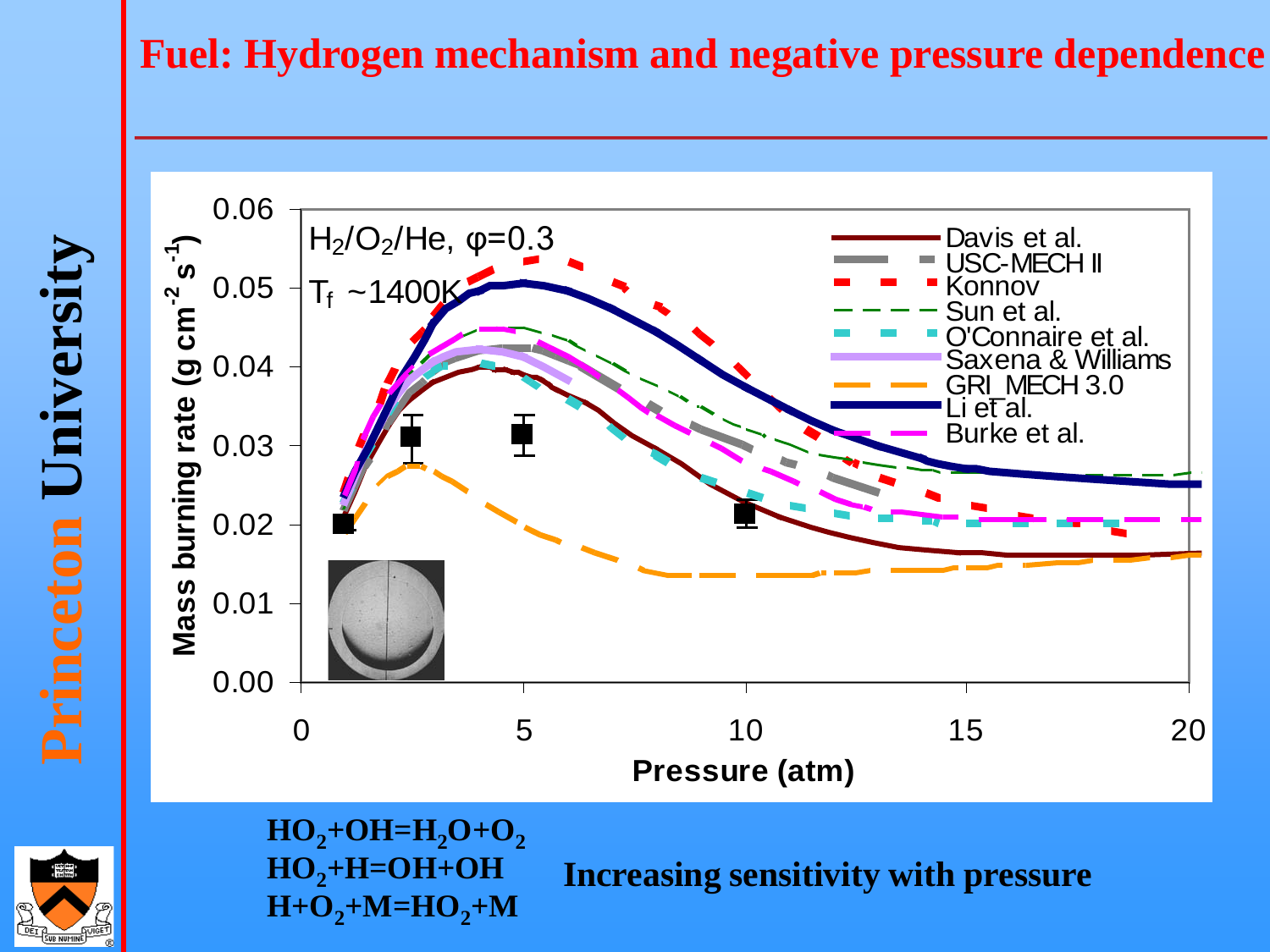#### **Fuel: Methyl butanoate: kinetic validation and transport**



**Princeton University**

**Princeton University**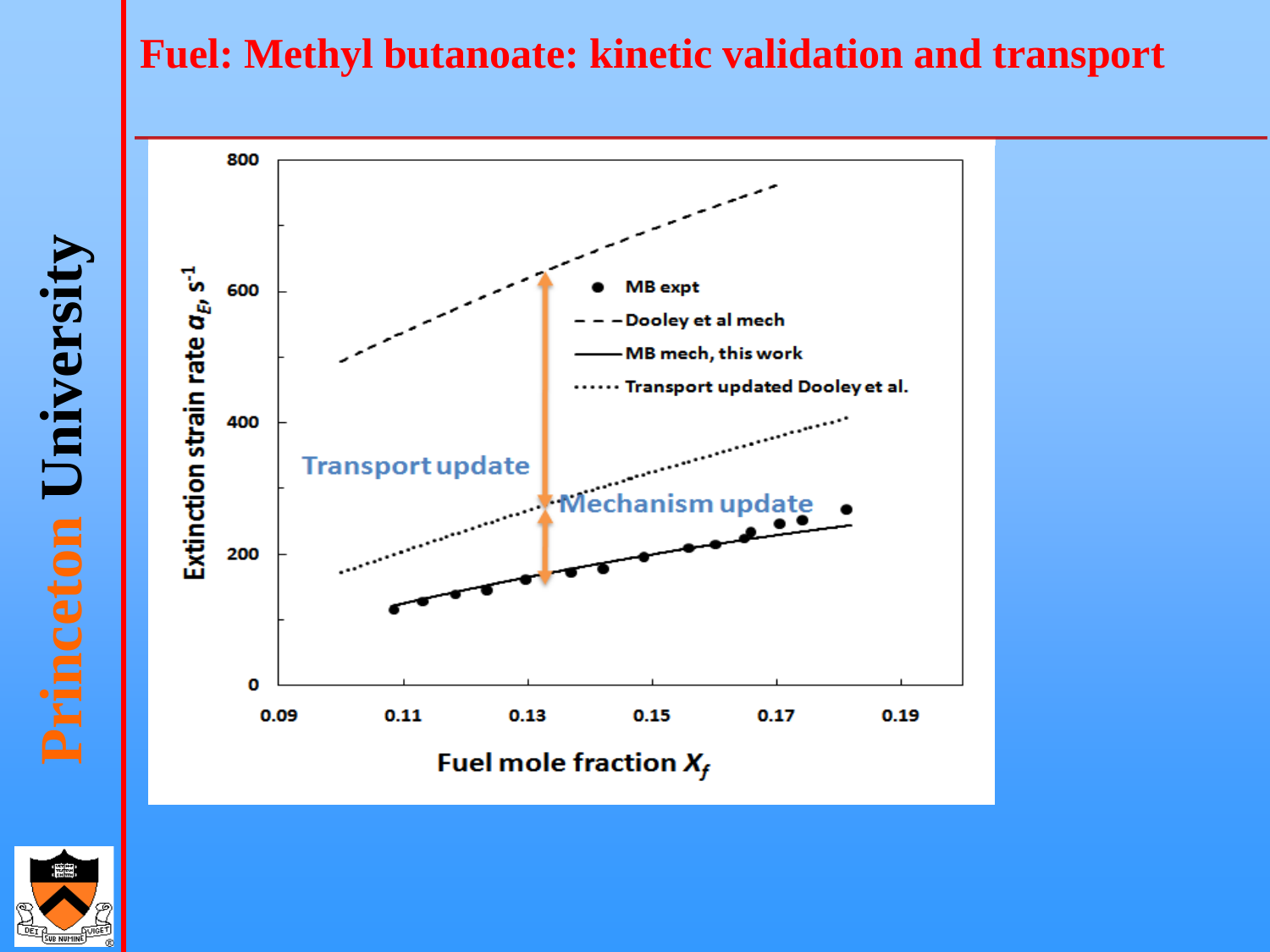#### **Impact of Functional Groups on Flame Chemistry**



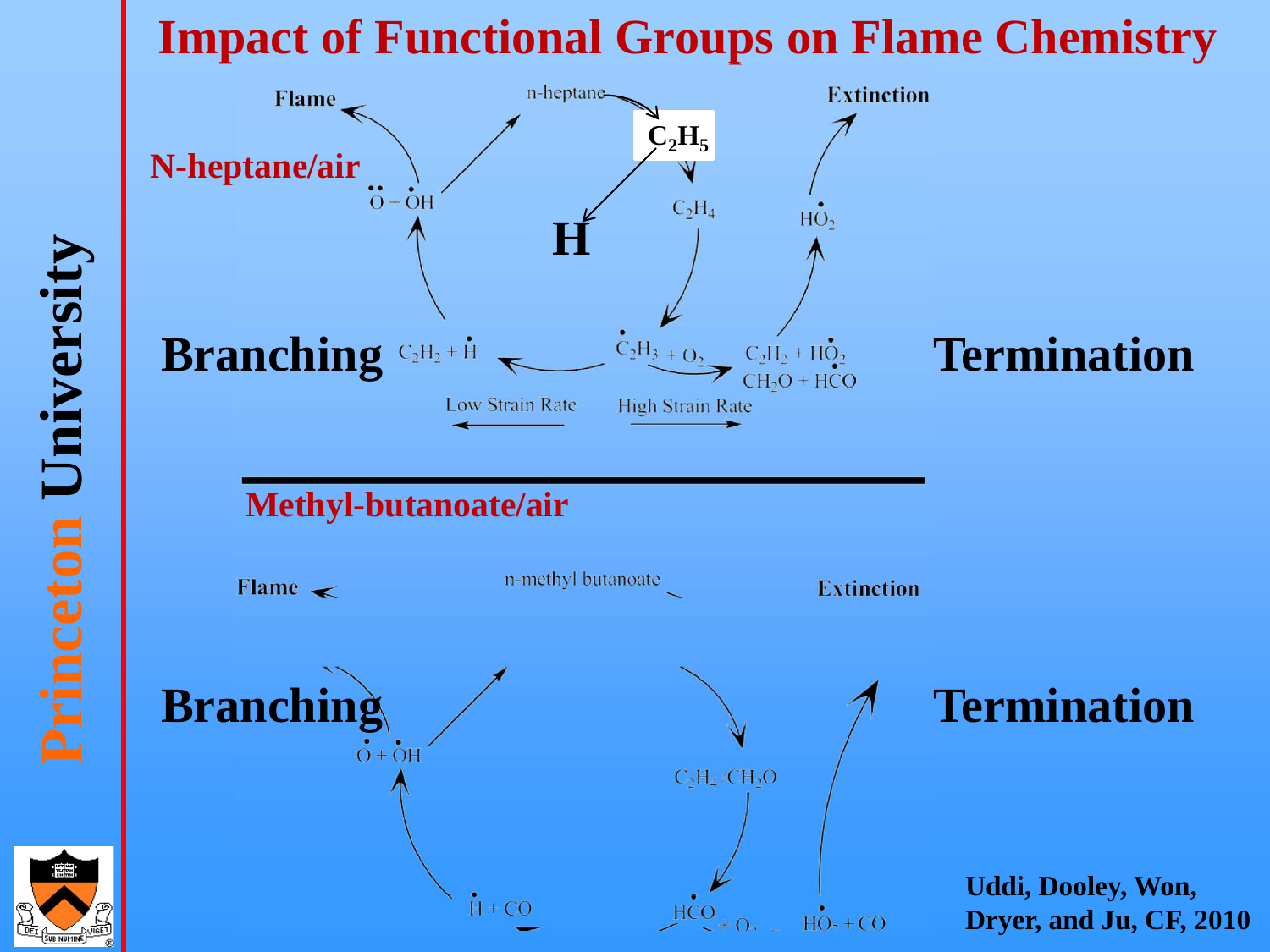#### **Theory: Minimum ignition energy vs. critical flame radius**

**Princeton University** Princeton University

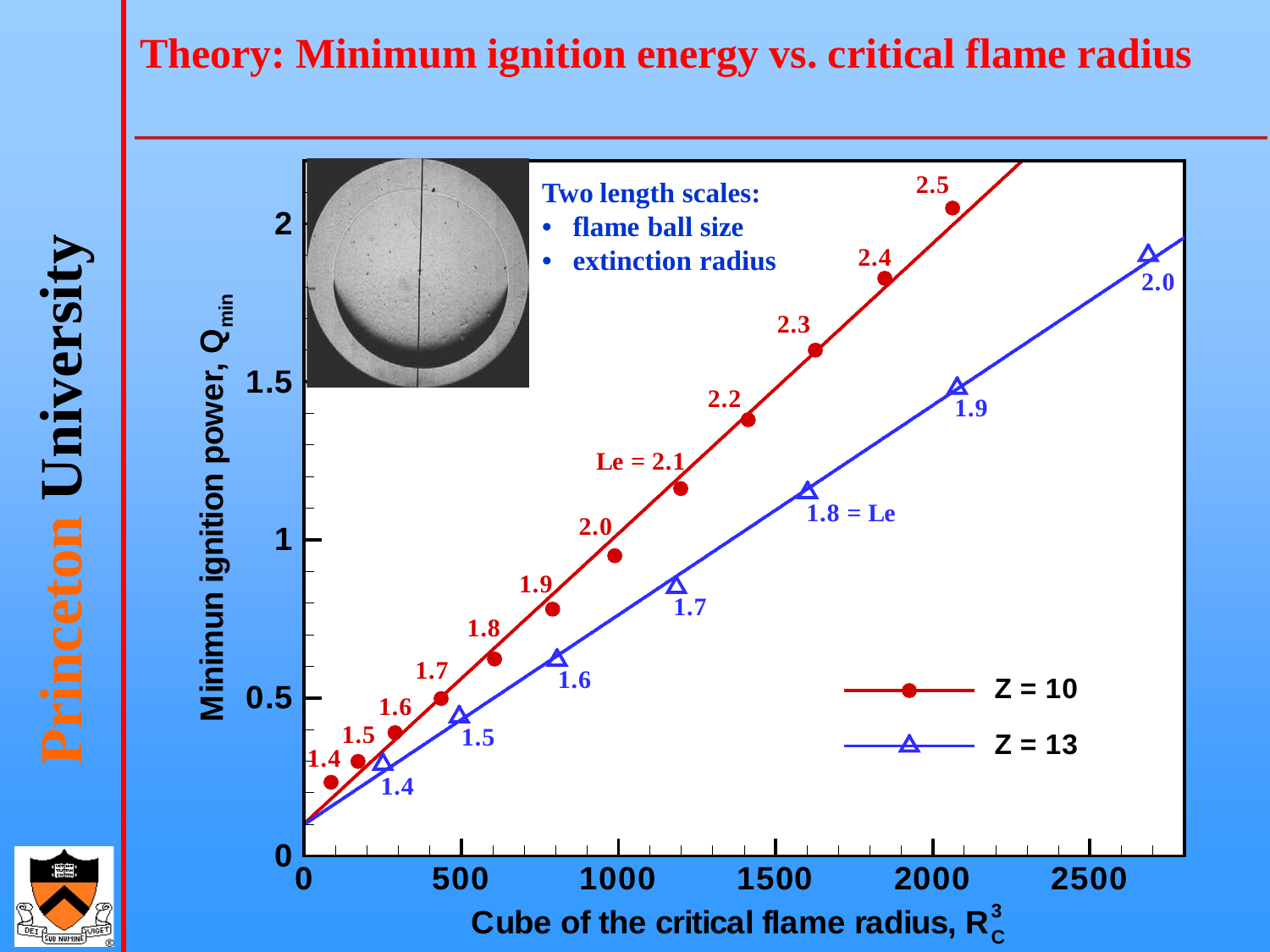#### **Model reduction:**

#### **Multi-scale nature in n-heptane ignition**



•**Efficient and accurate multi timescale ODE integrator** •**Efficient and dynamic reduction mechanism/tabulation**

**Gou et al. CF, 2010**

**Princeton University** Princeton Universi

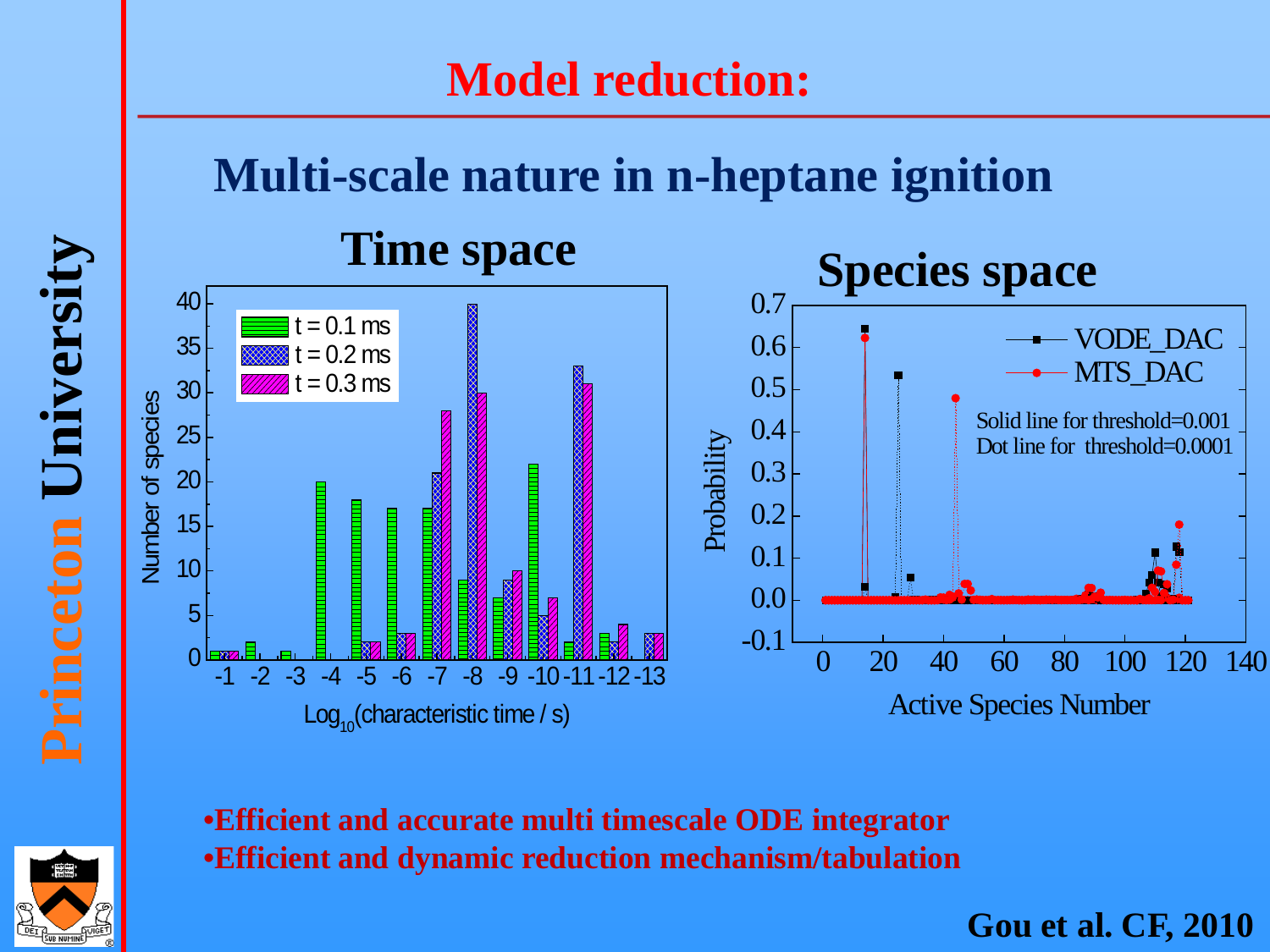#### **A new multi-timescale method**





• **Hybrid multi-timescale**



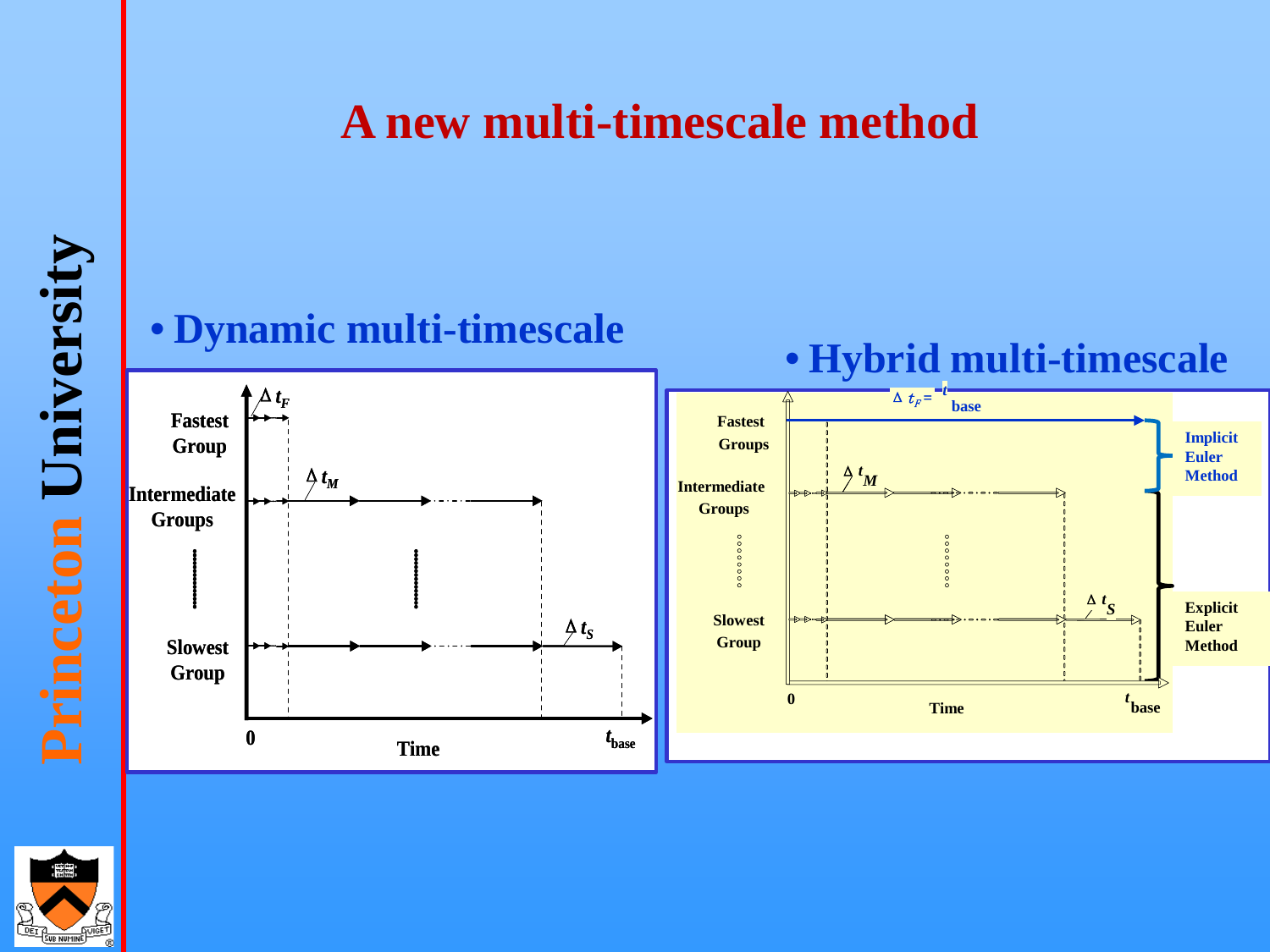#### **Integration of MTS with dynamic adaptive chemistry**





**Profiles of temperature and n-heptane mass fractions using n-heptane mechanism (160 species).**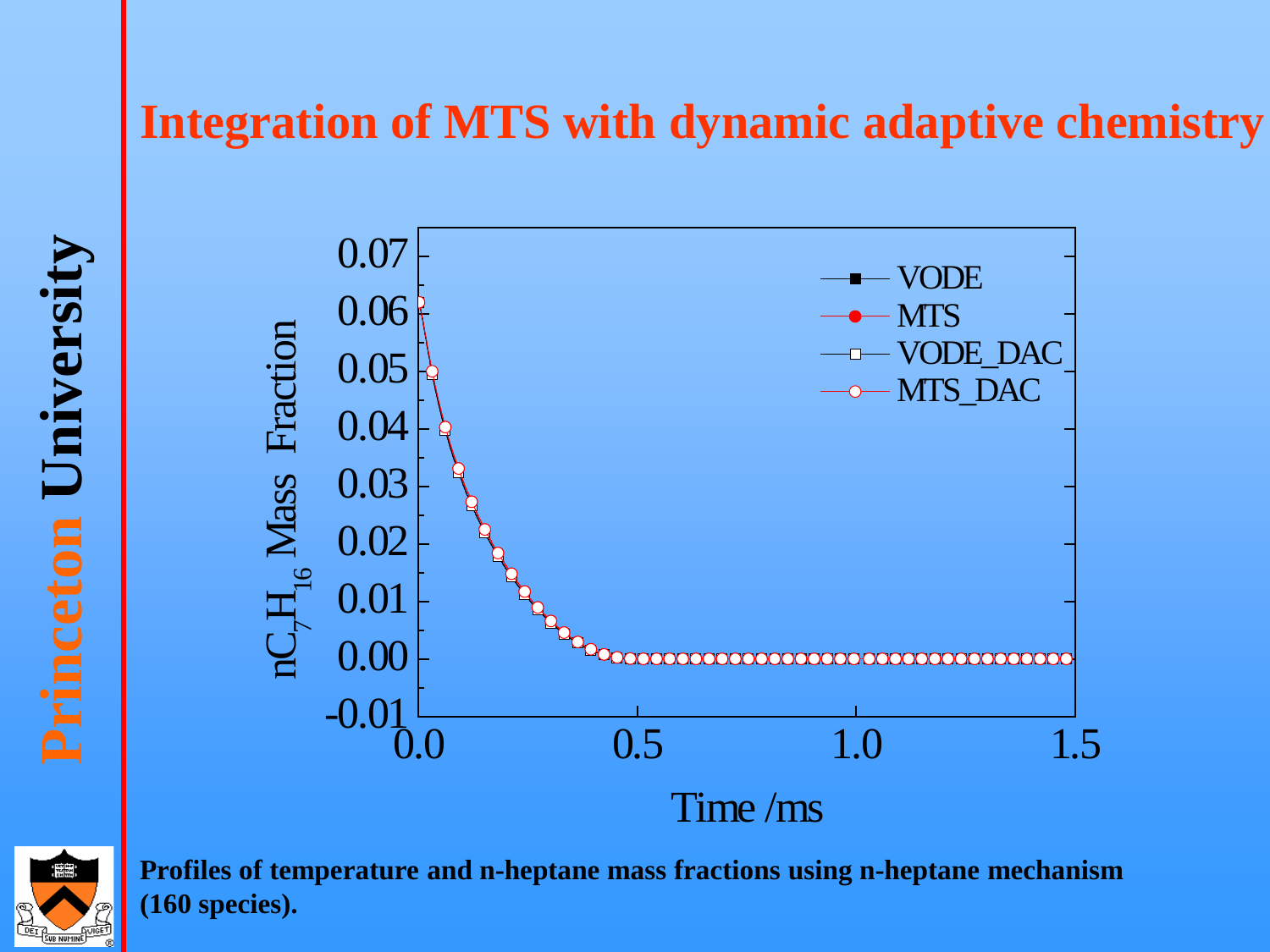#### **MTS modeling of HCCI: New flame regimes**



**Princeton University Princeton University**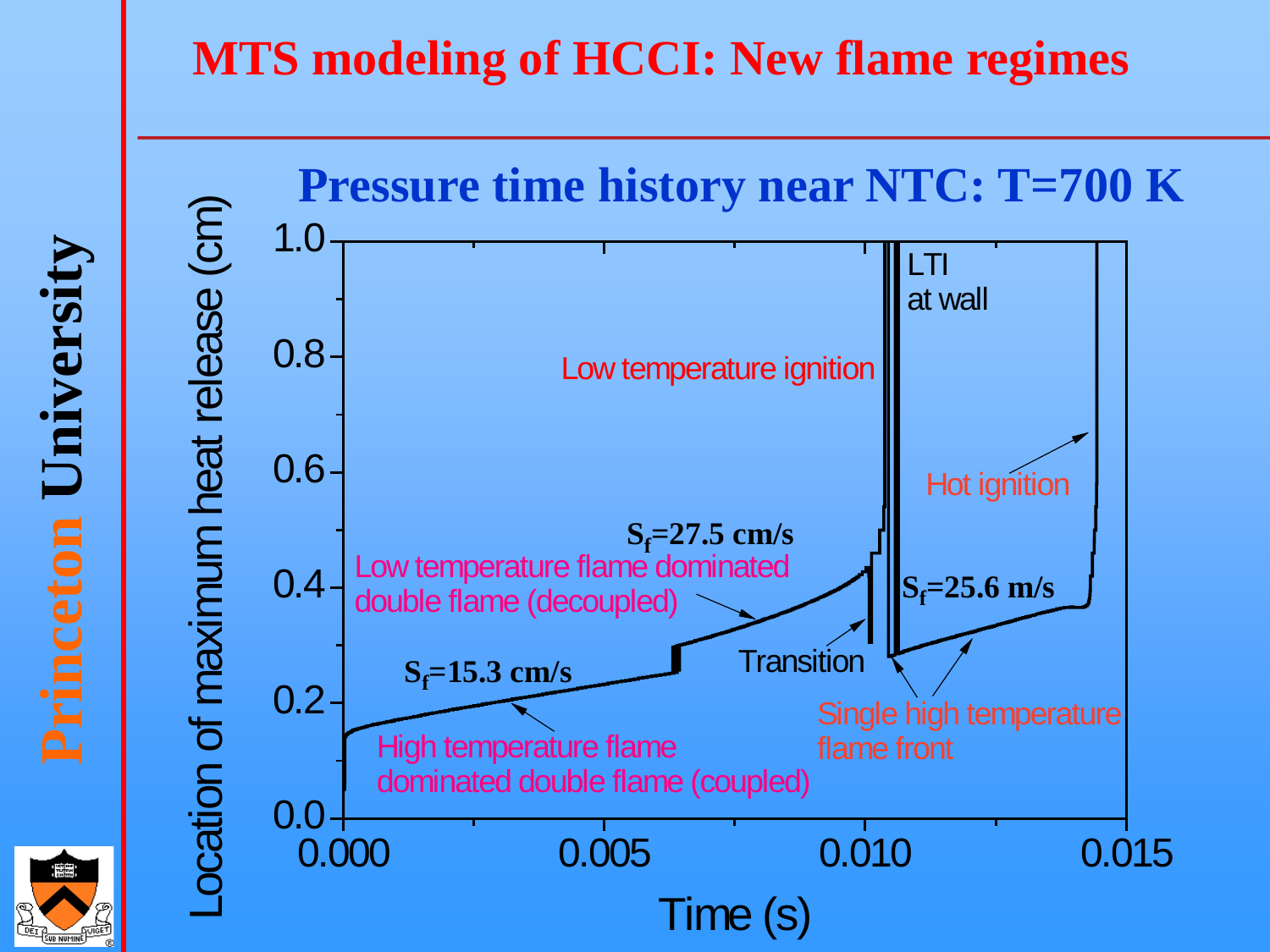**Ignition wave speed:**  

$$
u_{ig} = \left(\frac{\partial \tau}{\partial r}\right)^{-1} = \left(\frac{\partial \tau}{\partial T} \frac{\partial T}{\partial r} + \frac{\partial \tau}{\partial \phi} \frac{\partial \phi}{\partial r}\right)^{-1}
$$

#### :  $\left.\frac{U}{2}\right|_c = \left(a\frac{U}{2L}\right)^{-1}$  $\partial$  $\partial$ =  $\partial$  $\partial$  $u_{i} = a$ : *T a r T*  $u_{ig} = a: \frac{U_1}{2\pi} \Big|_c$  $\tau$ **Ignition wave speed=acoustic speed**

*c r T r T*  $\partial$  $\hat{O}$  $\hat{O}$  $\xi = \frac{\partial T}{\partial \eta}$  $\mathbb{I}$  $\overline{\mathcal{L}}$   $\left\{ \right.$  $\begin{array}{c} \begin{array}{c} \end{array} \end{array}$  $\lt$  $>$ 1 Supersonic ignition wave  $\sim$  1 developing detonation 1 Subsonic ignition wave, deflagration



**Acoustic timescale: t/R**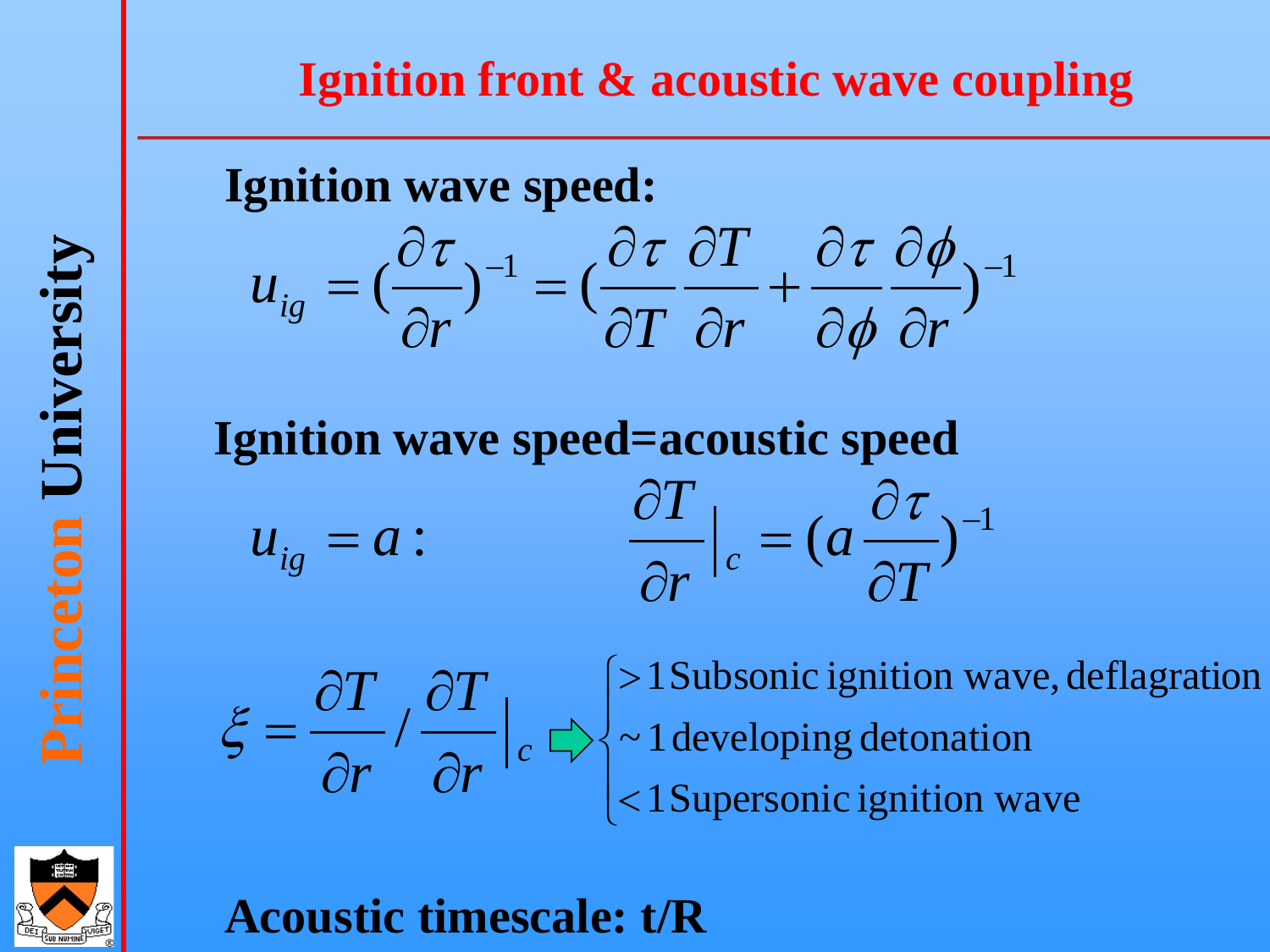## **Princeton University Princeton University**

# Critical temperature gradient (K/m) Critical temperature gradient (K/m)



**NTC effect on critical temperature gradient**